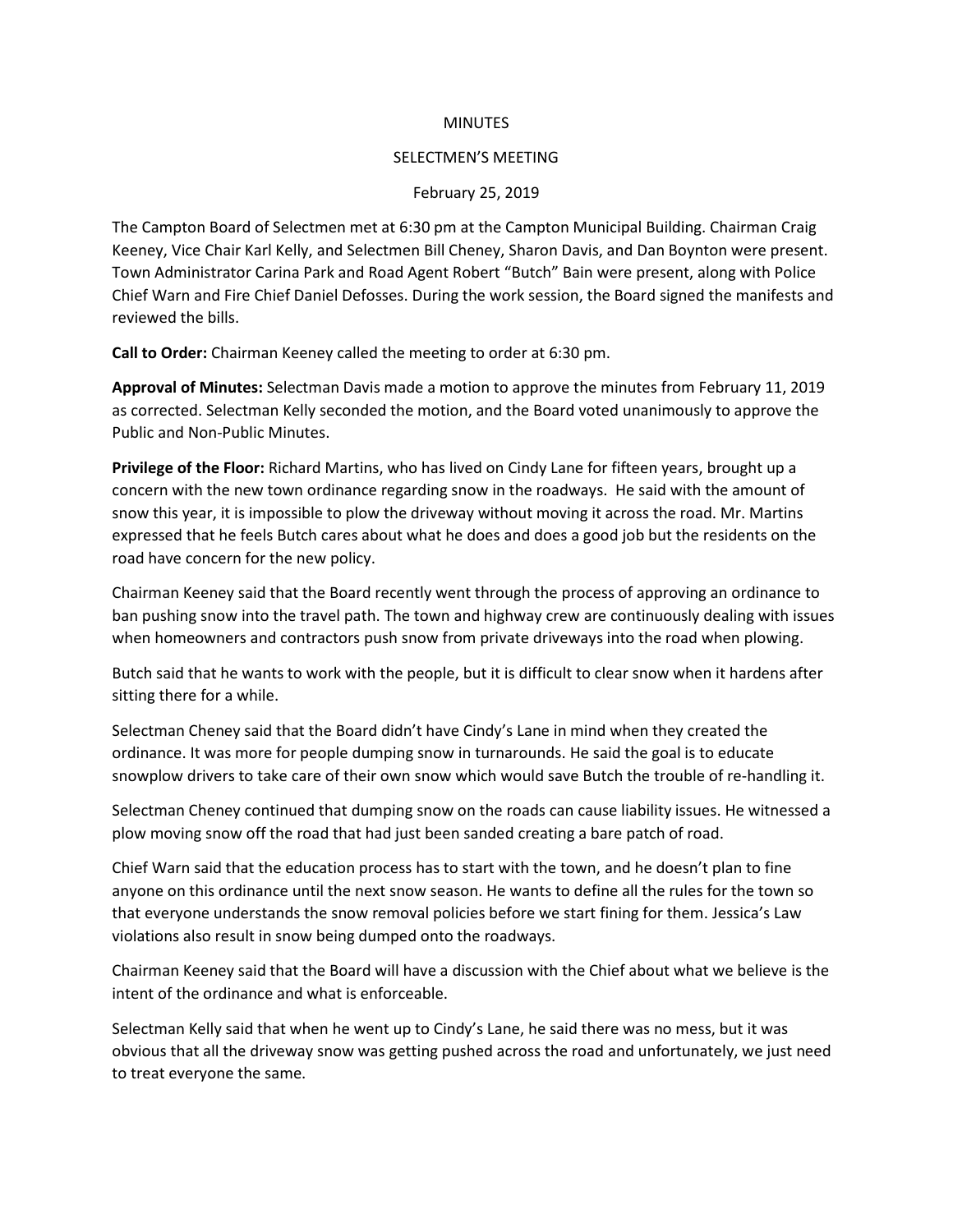Chairman Keeney said he and the Selectmen will talk amongst themselves, but he asked the residents to do what they could for the rest of the season and work with Butch as much as possible.

## **New Business:**

## **1. NHDOT Town Road Map and Classification**

Carina said that there have been issues with the town road map not being correct. We need to clarify the Class V and VI roads on the map. Butch suggested we cross-reference this map with the Class V and VI roads so we have a more accurate map to share with the state. The Board members all agreed that any money they spend on this project would be worth the dollars lost or gained. An inaccurate map could cause lots of trouble. Chairman Keeney, Selectman Kelly, and Selectman Cheney will work on this project, but they will make sure to post it as a work session on the website.

# **2. Chief Defosses – Vehicle Maintenance Quotes**

Chief Defosses got a few quotes on fixing the motor. He said that most of the professionals he spoke with said that what C@R described happening in the motor is highly unlikely. Most of our quotes for a new motor fall between \$12,000-\$15,000.

These professionals all said that the way to identify this problem is to tear the motor apart, not just perform a compression test, which is all that has been done so far.

Selectman Cheney asked why it has not been taken to Meredith Ford, so they can install the upgrades as well. Chief Defosses replied that since they are a dealership, their labor charges are much higher and they tend to get backlogged.

After some more discussion on pros and cons, the Board agreed that Chief Defosses should contact Meredith Ford and explain the head gasket issue. If Meredith Ford does not want the job, the Board agreed to send it to Winnipesaukee Truck. The Board would also want to change the oil cooler and the turbo while the truck is being worked on.

## **3. HMPG Grant Acceptance-Substation Generator**

The Town of Campton Board of Selectmen in a majority vote accept the terms of the Hazard Mitigation Grant Program, as presented in the amount of \$8,592.00 for the Fire Station 3 generator project. Furthermore, the Board acknowledges that the total cost of this project will be \$11,456 in which the town will be responsible for 25% match (\$2,864.00). Further, the Board authorizes the Town Administrator to sign all documents related to the grant.

Selectman Davis made a motion that we approve the grant request and take the town's share for the generator project out of the municipal building fund. Chairman Keeney seconded the motion. The Board voted unanimously to approve the motion, and the motion carried.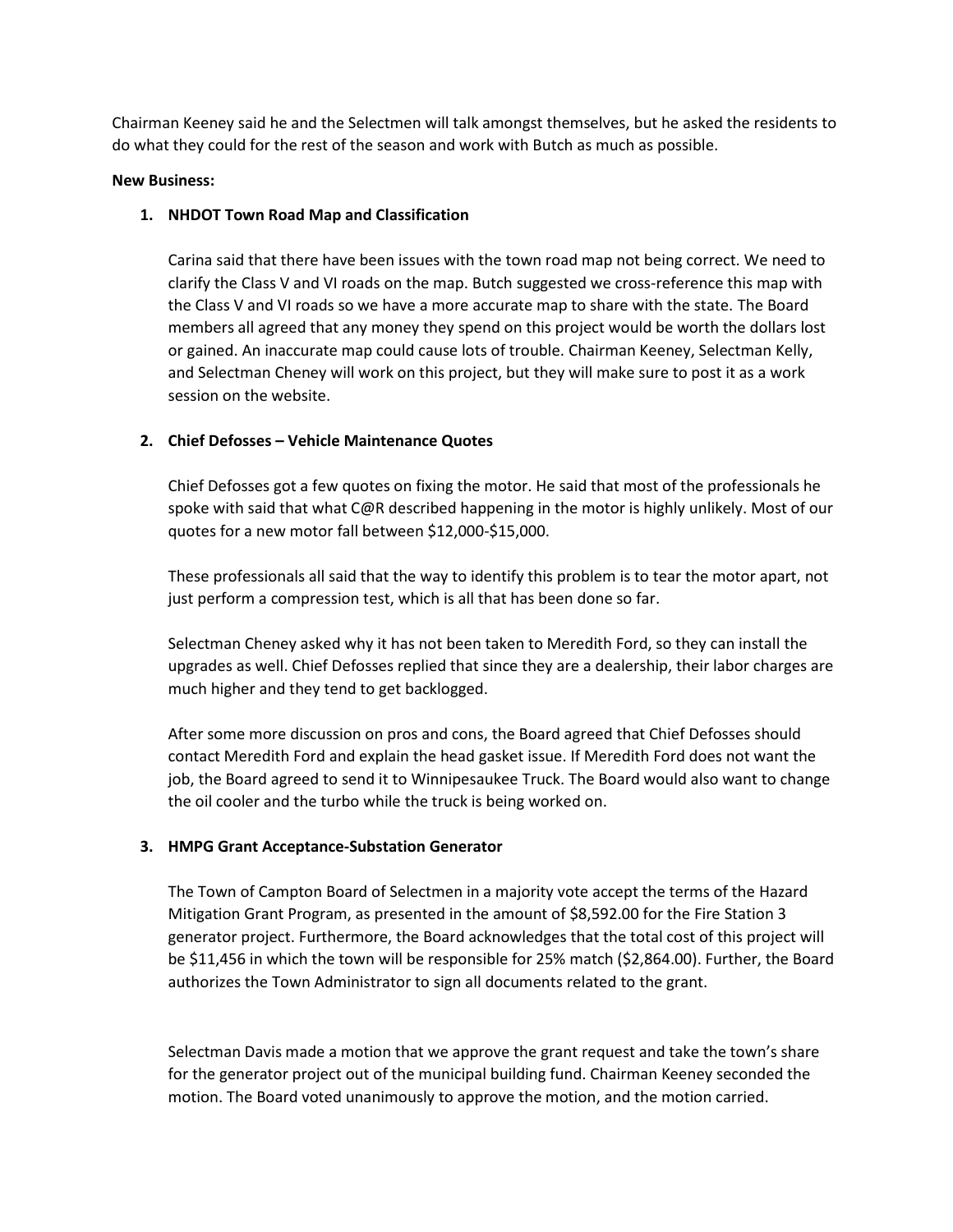#### **4. Warrant Article Explanations**

Carina has drafted the 2019 warrant article explanations, which is a normal procedure to provide the voters with more information. These explanations are usually included with the town report and distributed at town meeting.

The Board agreed we should follow this procedure again this year.

#### **Correspondence**

The Board received a letter from Richard Osborne, the new State Representative. He is organizing a candidate's forum for the Select Board candidates. He has invited the two incumbents and everyone else to join in. The date is Sunday, March 10, 3:00 pm at the elementary school.

The Board also received a letter from the DES in regards to the Pemigewasset River local advisory committee. They are looking for a representative from the Town of Campton. The current representative is Jane Kellogg; however, they are looking for more involvement from the Town. She asked the Board if they had any ideas of someone else who might want to represent the Town. Selectman Boynton offered to join the committee and the Board agreed unanimously.

The Board received a copy of an application for a renewal of the groundwater management permit for the former Beebe River mill site, from Rockwell Automation. It is Carina's understanding that Rockwell Automation must apply to DES every five years to monitor the cyanide, chromium, and cadmium at the site. 2019 is the renewal year.

Tartaglia's Pizza is applying for a liquor license with the State of New Hampshire. They need a letter from the Board stating that we have no objections with their liquor license. The owner had said that she had originally wanted it for inside and outside, but since there is no fencing on the outside, the State will not approve an outdoor liquor license at this time. Carina advised her to apply only for the indoor portion until she has a fence up outside. She has a letter for the Board to sign.

Carina also has the drafts of the building permits on Class VI roads policy. After speaking with Chairman Keeney, it was thought it would be best to invite the Planning and Zoning Boards to a Selectmen's meeting so we will have all members involved who will be most likely using this policy. We have invited them to the next meeting on March 4, 2019. Chairman Keeney added that the policy should say "driveway" permit somewhere. Carina said that what goes hand in hand with this policy is looking at our driveway permits and including a reference to this policy within them.

## **Board Concerns and Directives**

Selectman Cheney asked why we need to buy our sand through a middleman, if we don't receive a discount for hauling it ourselves. Chairman Keeney asked what Butch thought about putting sand out for bid. Butch said he would be open to putting it out to bid. Selectman Boynton was wondering if we had a particular vendor who we go to all the time, and if we should re-examine that.